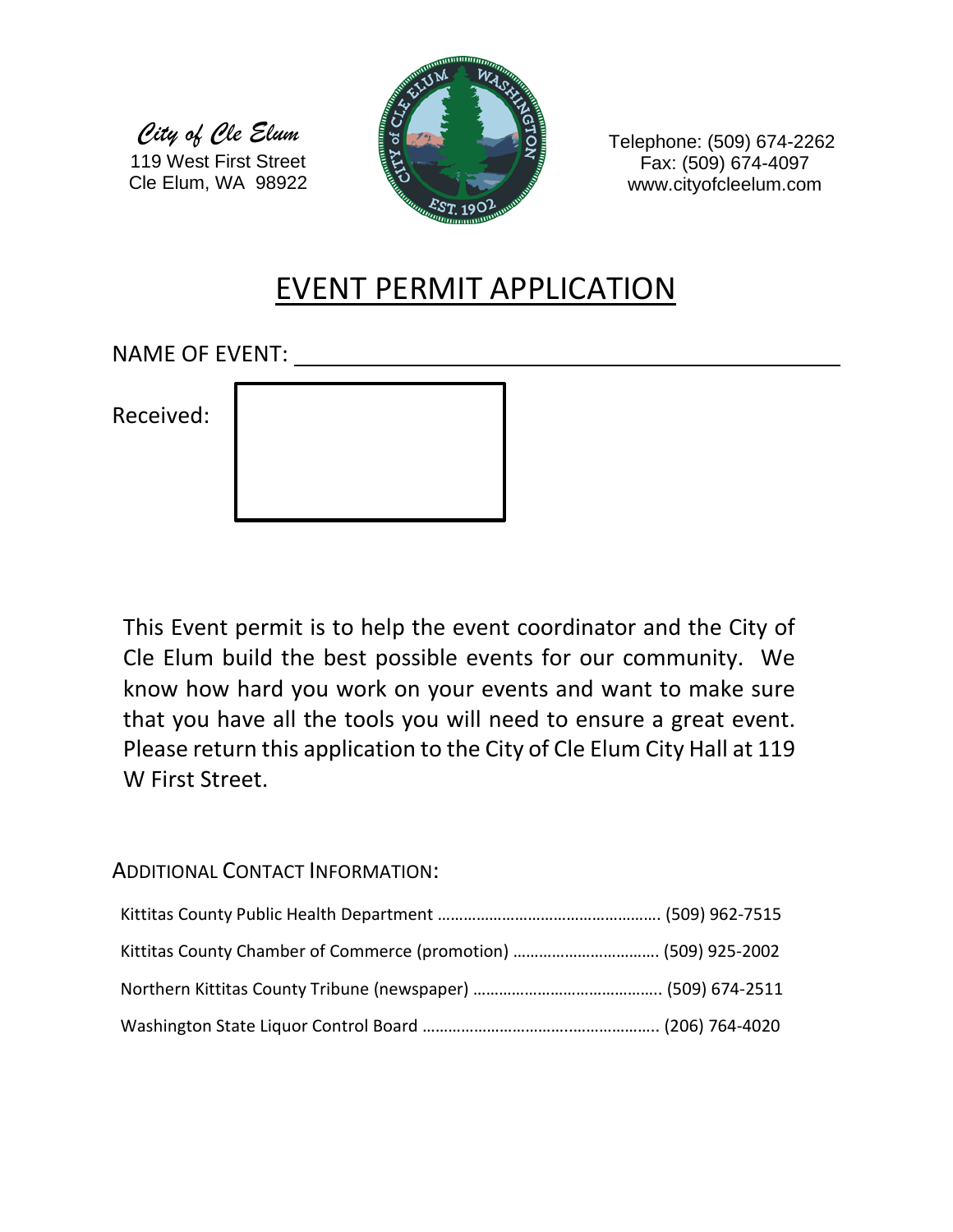## TYPE OF EVENT

Will your Event have OVER 50 Attendees? No  $\Box$  Yes  $\Box$  If yes, continue to "Major Event".

### **"Minor Event"** (50 and Under)

| Will you need any Street Closures? No $\Box$ Yes $\Box$ If yes, fill out Full Application.                                                  |
|---------------------------------------------------------------------------------------------------------------------------------------------|
| Will you be putting up any Tents? $No \Box$ Yes $\Box$ If yes, fill out Full Application.                                                   |
| Will there be Alcohol served or available? No $\Box$ Yes $\Box$ If yes, fill out Full Application.                                          |
| Do you plan on playing Music at the event? $No \Box$ Yes $\Box$ If yes, fill out Full Application.                                          |
| Will you need to exceed the Noise Ordnance? $N_0$ Yes $\Box$ If yes, fill out Full Application.<br>See Cle Elum Municipal Code Section 8.12 |
| Will you be cooking on site? No $\Box$ Yes $\Box$ If yes, Contact the Cle Elum Fire Department.                                             |
| Cle Elum Fire Department (509) 674-1748 or (509) 656-4062<br>Fire Chief Comments:                                                           |

Approved:  $No$   $\Box$  Yes $\Box$ 

*NOTE: During a burn ban you are NOT allowed to use pellets or briquettes.*

\_\_\_\_\_\_\_\_\_\_\_\_\_\_\_\_\_\_\_\_\_\_\_\_\_\_\_\_\_\_\_\_\_\_\_\_\_\_\_\_\_\_\_\_\_\_\_\_\_\_\_\_\_\_\_\_\_\_\_\_\_\_\_\_\_\_\_\_\_\_\_\_\_\_\_\_\_\_

### **"Major Event"** (Over 50)

| Will you need any Street Closures? No     Yes                                                        |
|------------------------------------------------------------------------------------------------------|
| Will this event require any Traffic Control Devices or Personnel? N<br>Yes                           |
| Will you be putting up any Tents? $No \cup Yes \cup$                                                 |
| Will there be Alcohol served or available? No<br>Yes                                                 |
| Do you plan on playing Music at the event? No $\Box$<br>Yes                                          |
| Will you need to exceed the Noise Ordnance? No<br>Yes II<br>See Cle Elum Municipal Code Section 8.12 |
| Will you be cooking on site? No $\Box$<br>Yes                                                        |
| ALL "Major Events" must complete the Full Permit Application.                                        |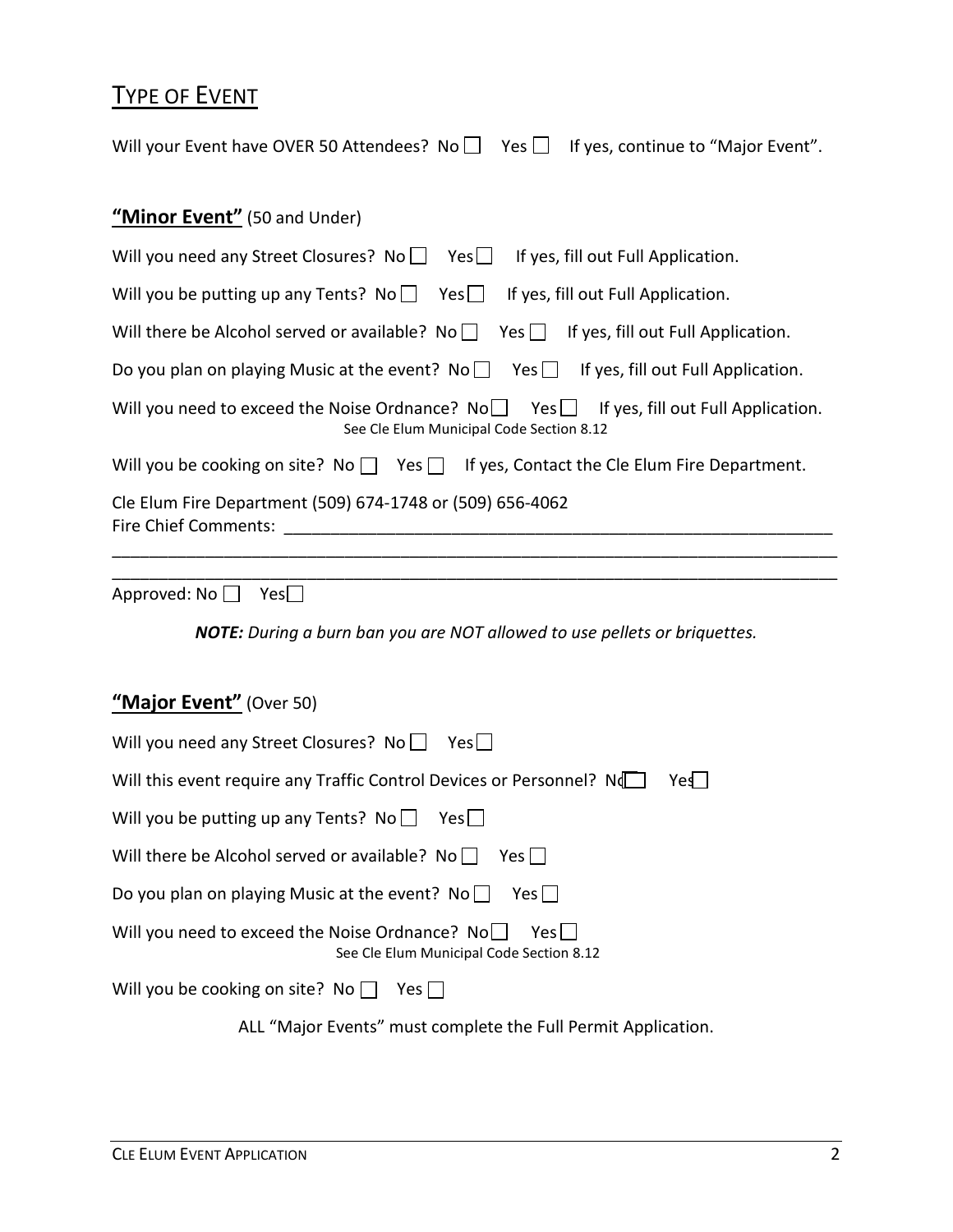## EVENT 'FULL PERMIT APPLICATION'

**\*NOTE: This 'Full Permit Application' requires City approval. A meeting between the event coordinator and all department heads may be required. Please plan accordingly with as much advance notice as possible.**

| RETURN TO: Cle Elum City Hall |                       |
|-------------------------------|-----------------------|
| 119 W First St                | Office (509) 674-2262 |
| Cle Elum, WA 98922            | Fax (509) 674-4097    |

This permit application must be completed, signed, and returned to Cle Elum City Hall along with all pertinent insurance information and diagrams.

Any misrepresentation in this permit application or deviation from the final agreed upon route and /or method of operation described herein, may result in the immediate revocation of the permit.

#### **EVENT DESCRIPTION: Required.**

**Please attach additional sheets with a** *COMPLETE* **description of what the event will be.**

| Facilities to be used (check): Park $\Box$ Street $\Box$ Sidewalk $\Box$ Private Property $\Box$                                                             |                                                                                                     |
|--------------------------------------------------------------------------------------------------------------------------------------------------------------|-----------------------------------------------------------------------------------------------------|
|                                                                                                                                                              |                                                                                                     |
|                                                                                                                                                              |                                                                                                     |
|                                                                                                                                                              |                                                                                                     |
| <b>Event Crowd Size:</b>                                                                                                                                     |                                                                                                     |
|                                                                                                                                                              | Participants _____________________Spectators ___________________________________                    |
| Has Event been produced previously? No $\Box$ Yes $\Box$<br>If yes, what were the dates? _________                                                           | Any change from previous years? No $\Box$ Yes $\Box$ If yes, please list changes on separate sheet. |
| Please attach a separate sheet listing the schedule and location of events as well as a site                                                                 |                                                                                                     |
| map. Site map shall include items such as the location of garbage receptacles, portable<br>bathroom facility, stage, seating, vendors, street closures, etc. |                                                                                                     |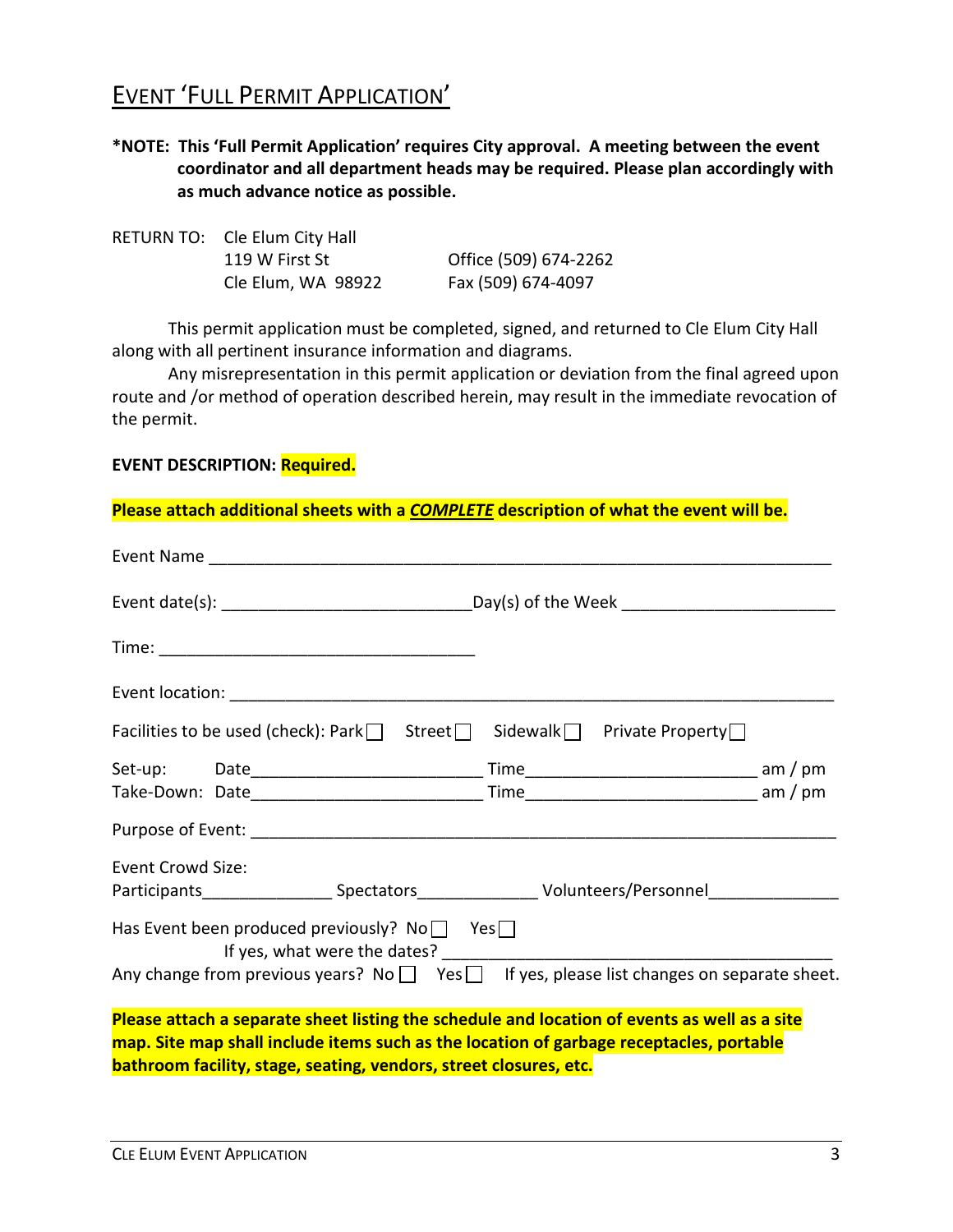#### **APPLICANT INFORMATION:**

| Contact Information:                                                     |                                                                                                                                                                      |
|--------------------------------------------------------------------------|----------------------------------------------------------------------------------------------------------------------------------------------------------------------|
|                                                                          |                                                                                                                                                                      |
|                                                                          |                                                                                                                                                                      |
|                                                                          |                                                                                                                                                                      |
|                                                                          |                                                                                                                                                                      |
|                                                                          |                                                                                                                                                                      |
|                                                                          |                                                                                                                                                                      |
|                                                                          |                                                                                                                                                                      |
|                                                                          |                                                                                                                                                                      |
| <b>FEES AND PROCEEDS:</b>                                                |                                                                                                                                                                      |
|                                                                          |                                                                                                                                                                      |
| Will alcohol be served or available? No $\Box$ Yes $\Box$                |                                                                                                                                                                      |
| Will alcohol be sold? No $\Box$ Yes $\Box$                               |                                                                                                                                                                      |
|                                                                          | *Applicant is responsible for obtaining all required permits from the State of Washington<br>regarding alcohol and must abide by these state and local requirements. |
| <b>ENTERTAINMENT AND PROMOTIONS:</b><br>Sound system: Acoustic $\square$ | Amplified $\Box$                                                                                                                                                     |
| Describe Entertainment:                                                  |                                                                                                                                                                      |
| Will there be venders? No $\Box$                                         | Yes $\Box$<br>If yes, each vender must fill out the Vender License<br>Application available at City Hall or approved alternate.                                      |
| Paper $\square$<br>Radio $\Box$<br>TV [                                  | Check type of promotion you plan to use to attract participants:<br>Flyers $\Box$<br>Posters $\Box$<br>Other $\Box$                                                  |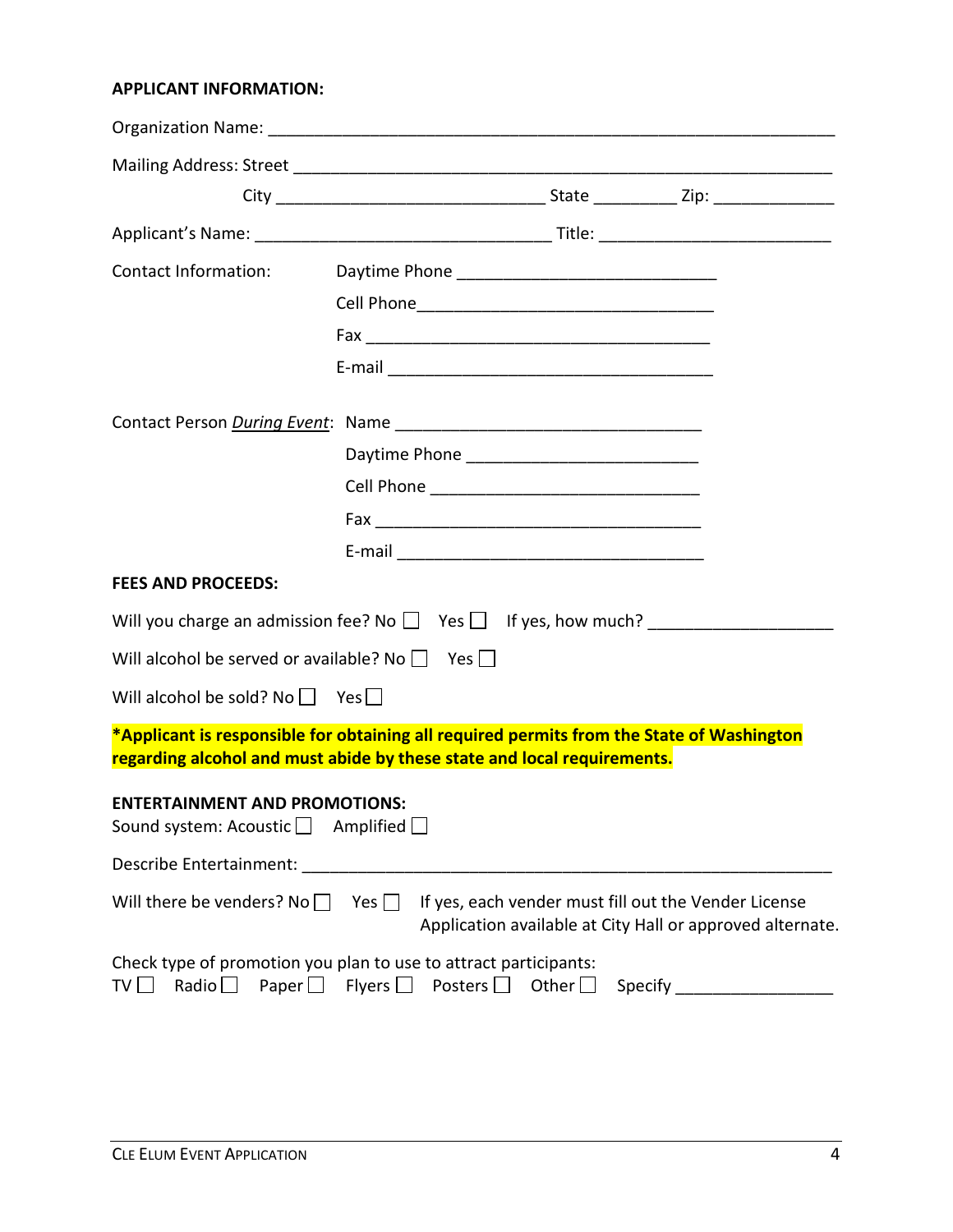#### **STREET CLOSURES:**

Is this event going to require any street closures? No  $\Box$  Yes  $\Box$ If Yes, please list streets requested to be closed and attach map, highlighting streets. List Street(s) **Literature of the street** of the street of the street of the street of the street of the street of the street of the street of the street of the street of the street of the street of the street of the stree

#### **INSURANCE INFORMATION:**

 $\Box$  A Certificate of Liability Insurance MUST be attached to this Event Application. "City of Cle Elum" at 119 W First St., Cle Elum, WA 98922 must be named as "Additional Insured" to all coverage.

#### **TRAFFIC CONTROL AND SECURITY**:

| Some activities may require traffic control and security. Please attach a separate sheet of paper |                           |
|---------------------------------------------------------------------------------------------------|---------------------------|
| detailed how your organization will deal with these issues.                                       | $\Box$ See Attached Pages |

#### **HOLD HARMLESS AGREEMENT(S):**

| Hold Harmless Agreement attached: $\Box$ MUST accompany this Event Permit Application          |
|------------------------------------------------------------------------------------------------|
| Parade Hold Harmless Agreement: $\Box^*$ Not included in this application; Each Parade Entrant |
| must sign and return to the event coordinator. The event coordinator is responsible for        |
| retaining all agreements.                                                                      |

#### **CITY DEPARTMENT COMMENT PAGE:**

 $\Box$  The following page lists the city departments that will need to be contacted. It is the responsibility of the event planner / applicant to take this form to each department for comments.

I certify under penalty of perjury that the information above is correct to my best knowledge.

| Applicant's Signature           | Date  |
|---------------------------------|-------|
| <b>Applicant's Printed Name</b> | Title |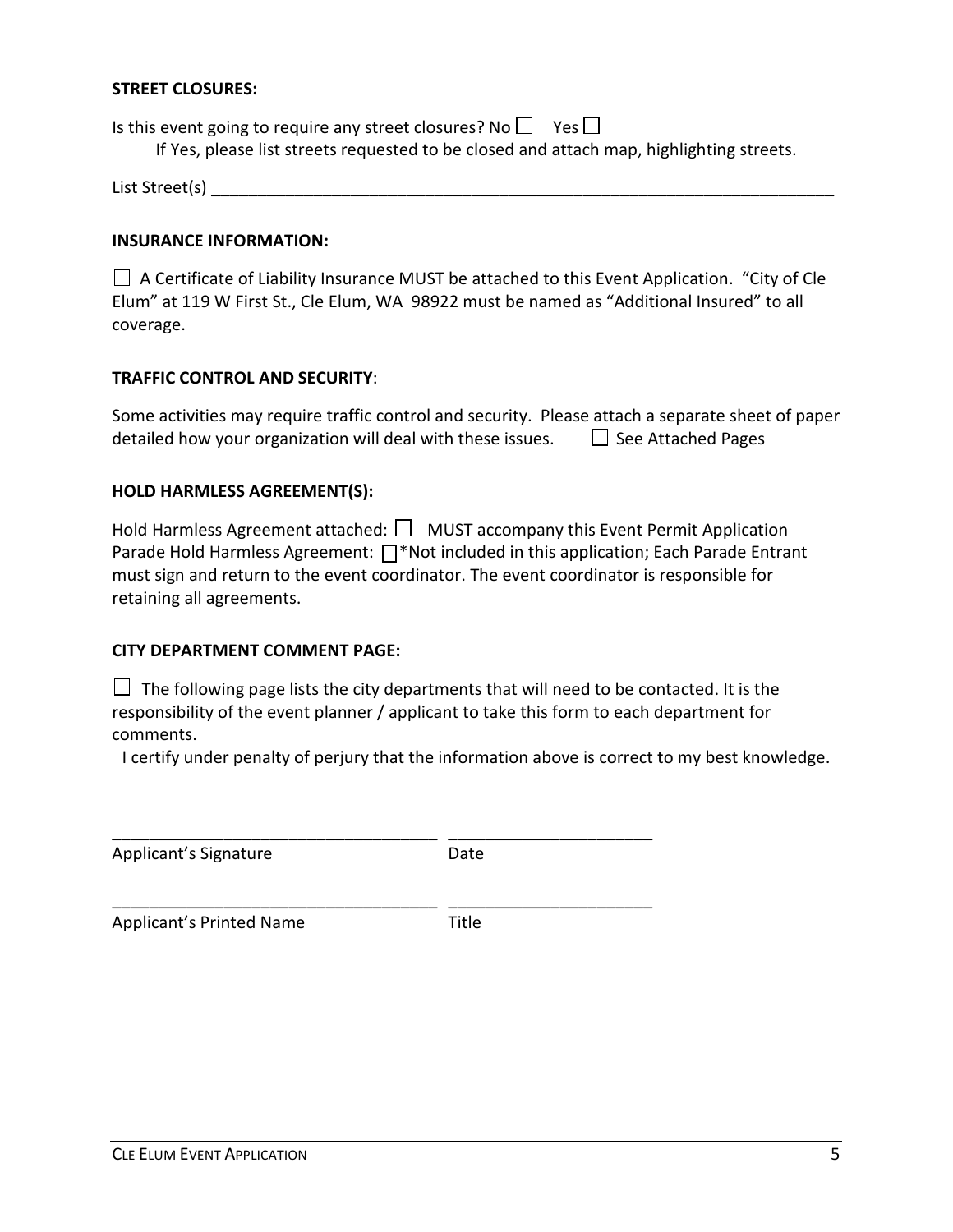

## **HOLD HARMLESS AGREEMENT**

| This Agreement made this                                                                     | day of |       |     |      | between the City of           |
|----------------------------------------------------------------------------------------------|--------|-------|-----|------|-------------------------------|
|                                                                                              | Dav    | Month |     | Year |                               |
| Cle Elum, referred to as "CITY" herein, and                                                  |        |       |     |      | at,                           |
|                                                                                              |        |       |     | Name |                               |
|                                                                                              |        |       |     |      | referred to as "USER" herein. |
| <b>Mailing Address</b>                                                                       | Citv   | State | Zip |      |                               |
| For the good and valuable consideration, receipt of which is acknowledged, is hereby agreed: |        |       |     |      |                               |

#### **SECTION I**

USER undertakes to indemnify CITY from any liability, loss or damage USER may suffer as a result of claims, demands, costs, or judgments against it arising out of the acts, failure to act, or activities that USER conducts under the CITY'S license or permit whether liability, loss or damage is caused by, or arises out of the negligence of USER or its officers, agents, employees or otherwise.

#### **SECTION II**

This Agreement shall commence on the date that the CITY issues its license or permit to USER and shall continue in full force until the permit and license expire. Renewal of the permit and/or associated license(s), if any, automatically renews this Agreement. The duty to indemnify the CITY for claims, demands, costs or judgments against it that arise during the Agreement survives the expiration of the Agreement.

#### **SECTION III**

CITY agrees to notify USER in writing, within 30 days, by certified mail, at USER'S address as stated in this Agreement, of any claim made against CITY on the obligations indemnified against.

#### **SECTION IV**

USER agrees to defend against any claims brought or actions filed against CITY with respect to the subject of the indemnity contained herein, whether such claims or actions are rightfully or wrongfully brought or filed. In case a claim should be brought or an action filed with respect to the subject indemnity herein, USER agrees the CITY may employ an attorney of its own selection to appear and defend the claim or action on behalf of CITY, at the expense of USER. CITY, at its option, shall have the sole authority for the direction of the defense, and shall be the sole judge of the acceptability of any compromiser or settlement of any claims or actions against CITY.

#### **SECTION V**

Vouchers or other similar, property evidence showing payment by CITY of any loss, damage, or in expense covered under this Agreement shall be conclusive evidence, (except fraud) against USER as to fact and amount of USER'S liability hereunder.

#### **SECTION VI**

USER convents that it shall not institute any action or suit at law or in equity against CITY, nor institute, prosecute or in any way aid in the institution or prosecution of any claim, demand action, or cause of action for damages, costs, loss of services, expenses, or compensation for any damage for any damage, loss or injury either to person or property, or both, whether developed or underdeveloped, resulting or is result, known or unknown, past, present, or future, arising out of activities that USER conducts under a license/permit issued to USER by CITY.

'USER' Signature Print Name Title

\_\_\_\_\_\_\_\_\_\_\_\_\_\_\_\_\_\_\_\_\_\_\_\_\_\_\_\_\_\_\_ \_\_\_\_\_\_\_\_\_\_\_\_\_\_\_\_\_\_\_\_\_\_\_\_\_\_\_\_\_\_\_ \_\_\_\_\_\_\_\_\_\_\_\_\_\_\_\_\_\_\_\_\_